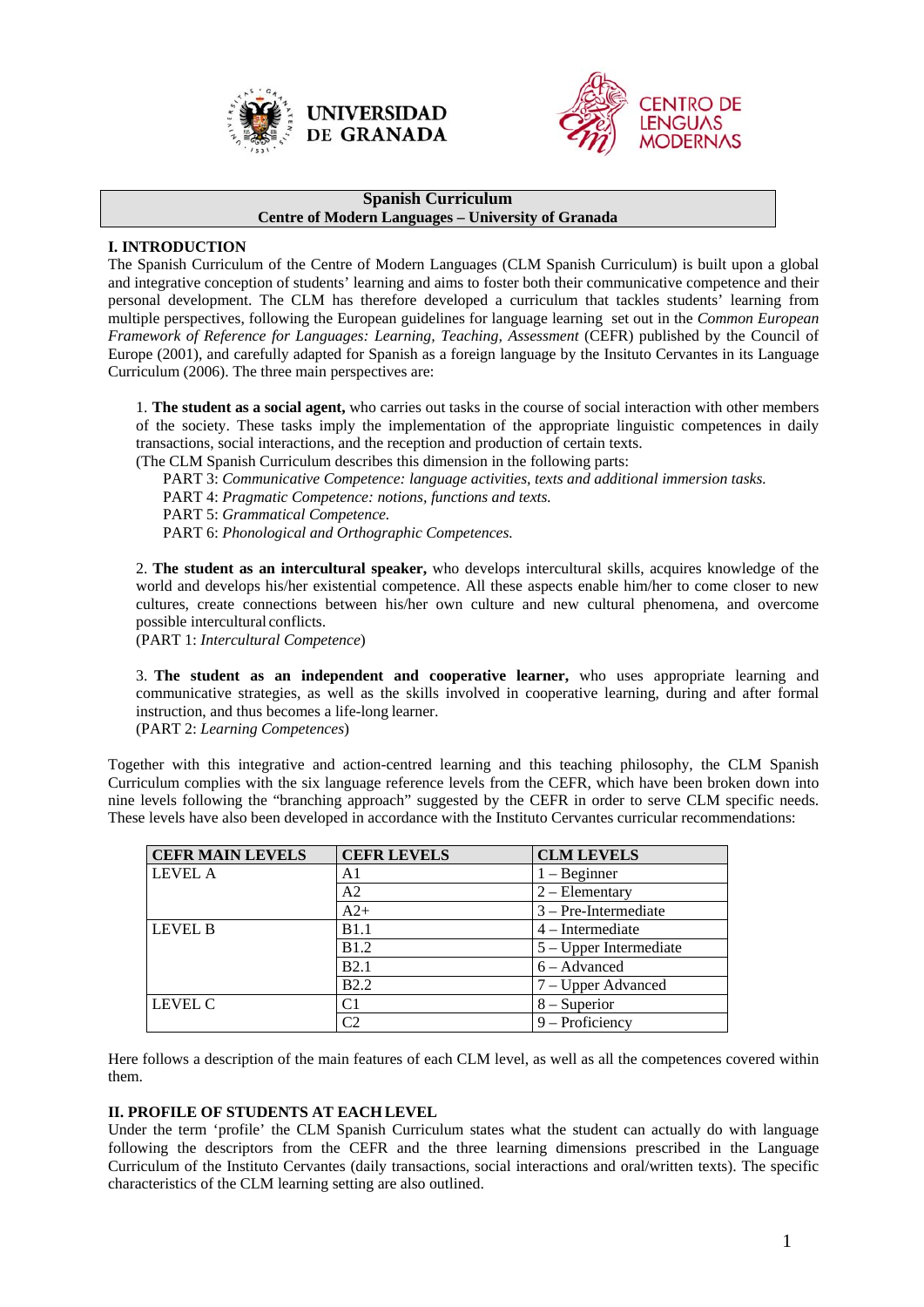



# **II. 1. PROFILE OF A-LEVEL STUDENTS (BASIC USER)**

### **Overview:**

The A-Level student is referred to as a 'basic user' of the language, which means that he or she is able to use language as a social agent during basic social transactions and understand/produce oral/written texts related to his/her basic needs, as well as take part in social interactions within his/her immediate spheres of action or domains.

## **Description from the CEFR:**

### Level A1:

- Can understand and use familiar everyday expressions and very basic phrases aimed at the satisfaction of needs of a concrete type.
- Can introduce him/herself and others and can ask and answer questions about personal details such as where he/she lives, people he/she knows and things he/she has.
- Can interact in a simple way provided the other person talks slowly and clearly and is prepared to help.

### Level A2:

- Can understand sentences and frequently used expressions related to areas of most immediate relevance (e.g., very basic personal and family information, shopping, local geography, employment).
- Can communicate in simple and routine tasks requiring a simple and direct exchange of information on familiar and routine matters.
- Can describe in simple terms aspects of his/her background, immediate environment and matters in areas of immediate need.

### **Description from the Language Curriculum of the Insituto Cervantes:**

- As for **daily social transactions,** the A-Level student is able to take part in very usual and predictable situations which involve basic social services and immediate needs. He/she is also able to run through simple procedures in daily situations such as a shop, office, bank, hospital or transportation, provided the interlocutor fully cooperates.
- As for **social interactions,** the A-Level student is able to communicate with native speakers within his/her immediate social environment or domain. He/she is also able to participate in daily social situations with highly predictable and routinised schemata related to daily and personal topics such as family, hobbies, home, etc., provided they are based on basic social conventions.
- As for **texts,** the A-Level student is able to understand and produce oral/written texts related to the basic communicative situations described above. These texts are simple in terms of form and concepts, and only demand a moderate effort in order to interpret and infer meaning. Written texts have an easy layout. Oral texts have no background noise, the speech is clearly and slowly articulated, the pronunciation is standard, and they are highly redundant.

### **CLM specific characteristics:**

 Due to the fact that the CLM operates in an immersion learning setting, in-class instruction is always connected to real life outside. This is achieved by providing the student with the strategies and sociolinguistic knowledge necessary to face real-life social transactions, social interactions and texts.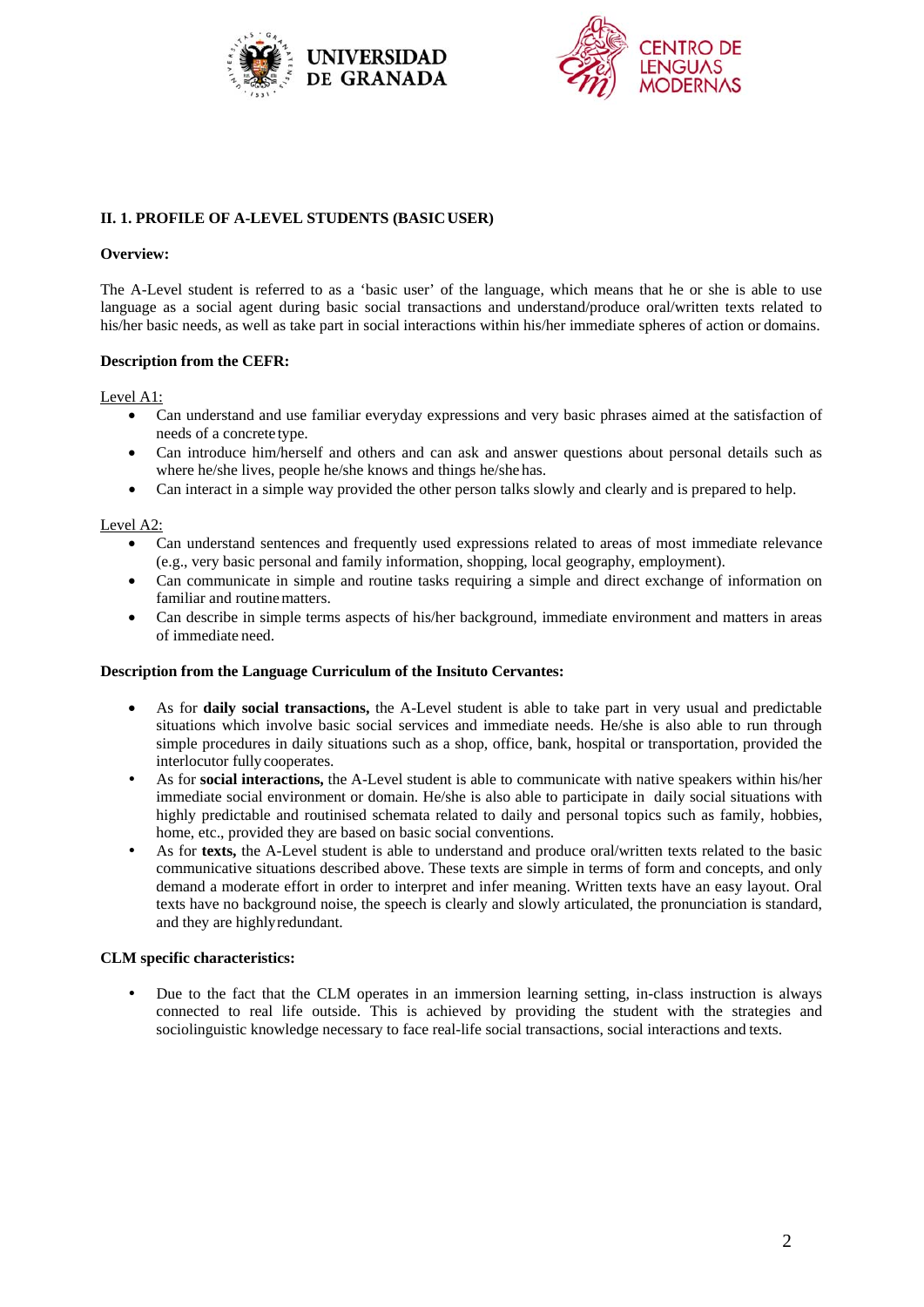



# **II.2. PROFILE OF B-LEVEL STUDENTS (INDEPENDENT USER)**

### **Overview:**

The B-Level student is referred to as an "independent user" of the language, which means that he or she is able to use language as a social agent in daily social transactions and interactions, and understand oral/written texts to such an extent of autonomy that he or she is able to carry out most of the tasks that involve the use of language in a Spanish-speaking country.

## **Description from the CEFR:**

Level B1:

- Can understand the main points of clear standard input on familiar matters regularly encountered in work, school, leisure, etc.
- Can deal with most situations likely to arise whilst travelling in an area where the language is spoken.
- Can produce simple connected text on topics which are familiar or of personal interest.
- Can describe experiences and events, dreams, hopes and ambitions and briefly give reasons and explanations for opinions and plans.

### Level B2:

- Can understand the main ideas of complex text on both concrete and abstract topics, including technical discussions in his/her field of specialisation.
- Can interact with a degree of fluency and spontaneity that makes regular interaction with native speakers quite possible without strain for either party.
- Can produce clear, detailed text on a wide range of subjects and explain a viewpoint on a topical issue giving the advantages and disadvantages of various options.

### **Description from the Language Curriculum of the Instituto Cervantes:**

- As for **social transactions,** the B-level student is able to carry out the tasks involved in satisfying his/her personal needs (beyond the basic ones) when living in a Spanish-speaking country and related to a great variety of situations (public services, work, school, health, etc.) This also means that he or she is able to cope with setbacks he or she may have when fulfilling these tasks.
- As for **social interactions,** the B-level student is able to communicate with native speakers in a wide variety of situations within different social, work and academic domains in Spanish- speaking countries. He or she is able to convey both concrete and abstract information.
- As for **texts,** the A-Level student is able to understand and produce oral/written texts related to topics of his/her interest, likes and dislikes, and to his/her field of specialisation. Furthermore, he or she is able to recognize the conventions of the genre being used, to discern main ideas and other type of less relevant information, and to express his/her opinions by reacting to the information conveyed in the texts. Although these texts have a clear layout, due to their medium level of complexity, all the information may not be completely explicit. They may also require quite a degree of familiarity with the target culture.

## **CLM specific characteristics:**

- Due to the fact that the CLM operates in an immersion learning setting, in-class instruction is always connected to real life outside. This is achieved by providing the student with the strategies and sociolinguistic knowledge necessary to face real-life social transactions, social interactions and texts.
- Moreover, students carry out tasks both in class and outside the class that help them develop the strategies and sociolinguistic knowledge necessary to be a successful and independent user of the language when interacting with native speakers.
- In-class instruction is connected to students' needs and therefore fosters the development of the linguistic functions necessary to face the above mentioned social interactions. For example, as for the B-level students who want to get involved in the academic community of Granada in order to pursue a degree or take content-based courses at the university, in-class instruction focuses partly on the linguistic and academic skills necessary to succeed in such a domain.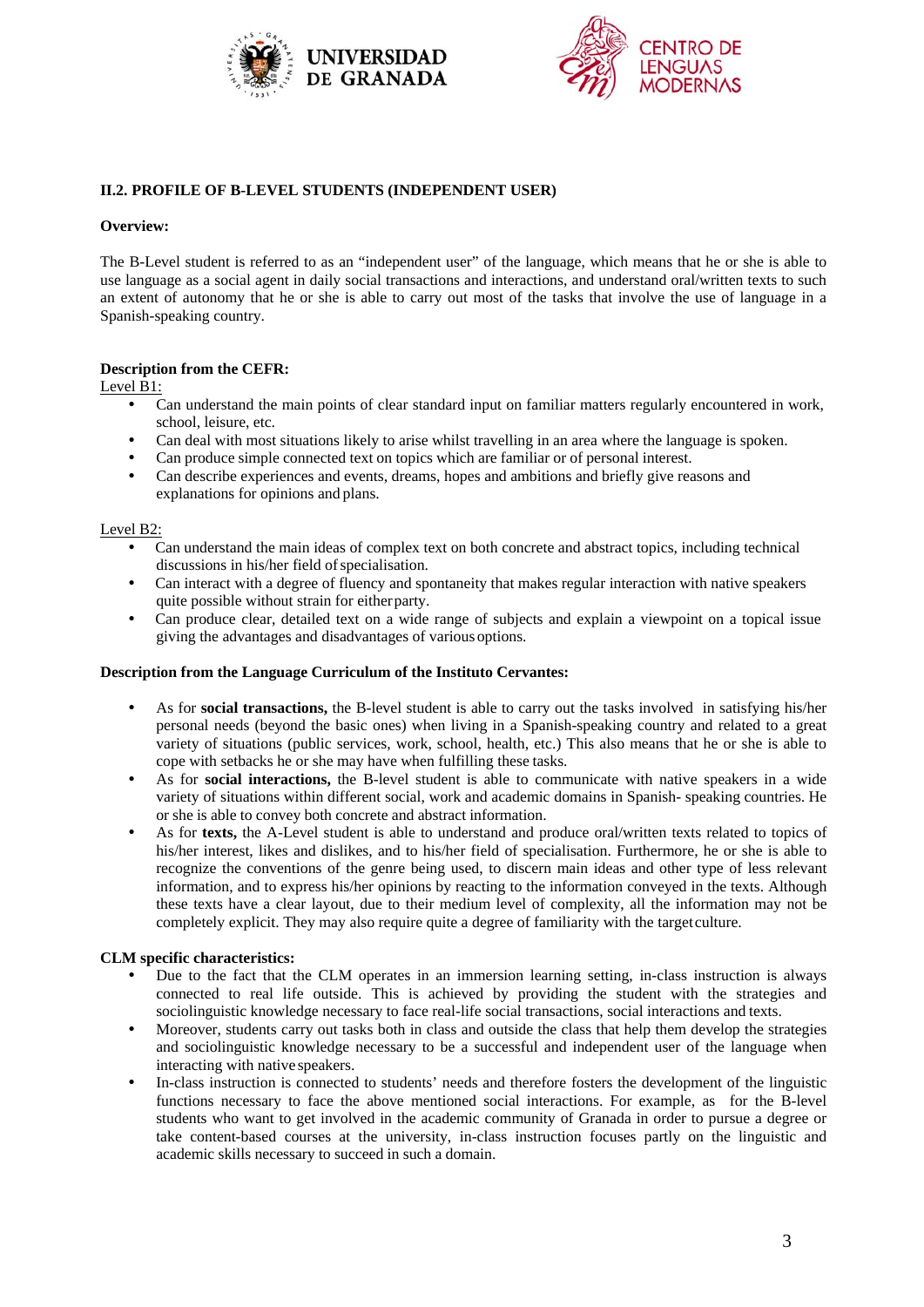



# **II.3. PROFILE OF C-LEVEL STUDENTS (PROFICIENT USER)**

# **Overview:**

The C-Level student is referred to as a "proficient user" of the language, which means that he or she is able to use language as a social agent in all kinds of daily social transactions, no matter how complex they may be, to take part in all types of social, academic and professional interactions, and to understand oral/written texts of every genre, topic or linguistic context.

# **Description from the CEFR:**

Level C1:

- Can understand a wide range of demanding, longer texts, and recognise implicit meaning.
- Can express him/herself fluently and spontaneously without much obvious searching for expressions.
- Can use language flexibly and effectively for social, academic and professional purposes.
- Can produce clear, well-structured, detailed text on complex subjects, showing controlled use of organisational patterns, connectors and cohesive devices.

## Level C2:

- Can understand with ease virtually everything heard or read.
- Can summarise information from different spoken and written sources, reconstructing arguments and accounts in a coherent presentation.
- Can express him/herself spontaneously, very fluently and precisely, differentiating finer shades of meaning even in more complex situations.

## **Description from the Language Curriculum of the Insituto Cervantes:**

- As for **social transactions**, the C-level student can efficiently use language to satisfy his/her needs in all kinds of locations and can even face problems, setbacks or emergencies.
- In the course of instruction, the C-level student will develop the strategies and sociolinguistic knowledge necessary to face these transactions outside the classroom. Furthermore, he or she will be able to propose any new transaction he or she is having problems facing as the content of the lessons.
- As for **social interactions**, the C-level student can efficiently communicate within all social domains either with interlocutors known or unknown, cooperative or tense, or even hostile. These interactions may be about abstract and complex topics the student may not be familiar with.
- As for the **texts**, the C-level student is able to understand and produce oral/written longer texts about abstract, technical and specialized subjects, as well literary texts, including all kinds of linguistic register. The information may be conveyed implicitly and may also contain irony and humorous connotations which may mean relying on cultural references and knowledge shared between the writer and the reader. The layout of the texts may be confusing and may call for extra effort when identifying their structure.
- Oral texts may include colloquialisms, set phrases and idioms. These linguistic features will be of paramount importance during in-class instruction by means of activities and tasks that will allow the student to become familiar with frequent formal texts (applications, complaint forms, academic registration forms, etc.), as well as more non-formal linguistic registers. Due to the immersion setting of the CLM, these tasks will be carried out by students partially or completely outside the class.

## **CLM specific characteristics:**

- Due to the fact that the CLM operates in an immersion learning setting, in-class instruction is always connected to real life outside. This is achieved by providing the student with the strategies and sociolinguistic knowledge necessary to face real-life social transactions, social interactions and texts.
- Moreover, students carry out tasks both in class and outside the class that help them develop the strategies and sociolinguistic knowledge necessary to be a successful proficient user of the language when interacting with native speakers.
- Therefore, in-class instruction will primarily focus on students' needs. For instance, C-level students may face academic situations such as the need to validate their previous Spanish courses in order to become part of the academic life at the University of Granada. They may also need to apply for a job or respond to a job offer. Likewise, they may need to cope with other problems arising in situations such as renting a flat, complaining about household problems or making requests in more formal situations.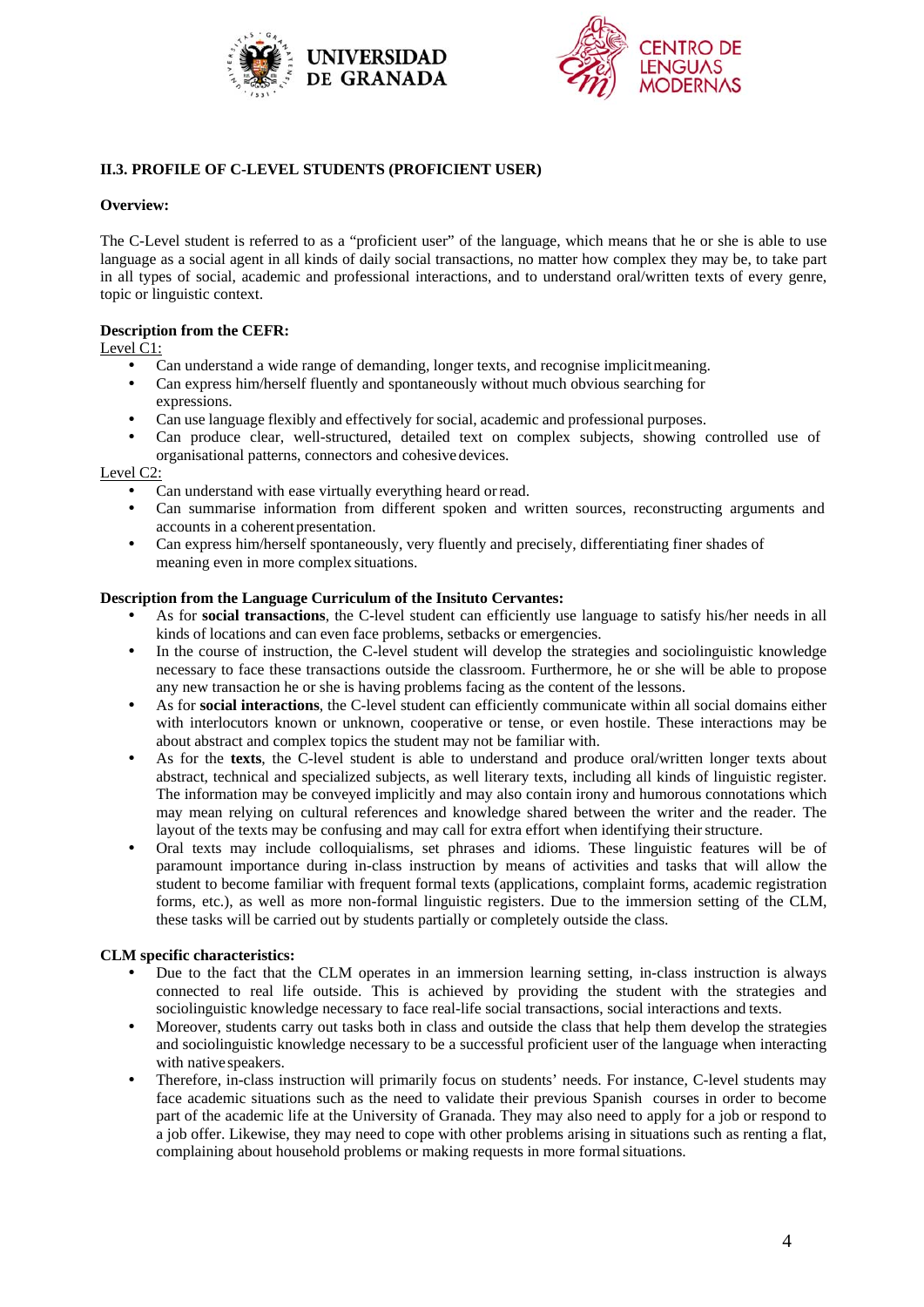



## **III. COMPETENCES**

### **III.1. INTERCULTURAL COMPETENCE**

The student is considered to be an intercultural speaker and this perspective complies with different aspects set out in the CEFR, such as:

- -Intercultural skills.
- -Existential competence.
- -Knowledge of the world.

-Intercultural awareness through personal reflection and adequate linguistic performance.

The development of the intercultural competence goes through a three-phase path (as stated on the Language Curriculum of the Instituto Cervantes):

 $1<sup>st</sup>$ : Approximation phase.  $2<sup>nd</sup>$ : In-depth analysis phase.  $3<sup>rd</sup>$ : Consolidation phase.

The student will become aware of **cultural diversity** and the fact that his/her own cultural identity may have an influence on how he or she interprets other cultures of Spanish-speaking countries. This process will allow the student to accept new cultures and overcome any culturally based prejudice they may have, which in turn will serve as a basis for personal enrichment and development of his/her own cultural competence.

As for **social norms and conventions**, the student will identify and assess the distinctive characteristics, norms and conventions of Spanish-speaking societies using his/her own culture as the starting point of analysis. The student will also analyze and clarify different aspects of these social conventions (i.e. values, attitudes and social behavioural patterns) from a critical and understanding intercultural perspective.

Since the student takes classes with students from other cultures worldwide, he or she will be able to compare the Spanish social conventions with his/her own and those of other students. By doing so, the student will become aware of **cultural diversity** as a source for personal enrichment.

Teachers will design tasks to be carried out in class and outside the class to explore all these aspects. Students' needs will be taken into account since a student-centred approach to lesson and course planning is always followed.

Some of the possible cultural contents for each level are listed in the curriculum, although each specific group of students will decide together with the teacher which ones (listed or not) are to be covered during the course.

## **III.2. LEARNING COMPETENCES**

The student/user of a language must see his/her language learning as a life-long process. Therefore, it is very important for students to develop learning strategies in order to make the most of their learning experience, as well as to become independent learners when learning outside the classroom and once the course is over.

Different learning competences are developed by students during their language courses at the CLM, especially those related to becoming aware, monitoring and improving the learning experience as members of a group in an immersion setting.

These learning competences are especially important for those students who seek to become part of the academic community in Granada and want to take content-based courses. Having for the most part academic experience, students are helped out by teachers in order to adjust their own learning strategies to the immersion setting they are now experiencing.

Taking into account students' needs, interests and previous academic experience, teachers at the CLM help them develop the skills, strategies and knowledge related to the following areas (as recommended by the Instituto Cervantes in its Language Curriculum):

- students' ability to plan and monitor their learning process by means of self-exploration of learning habits.

- learning strategies to assess the linguistic performance and to compensate for possible communicative breakdowns.

- positive affective attitudes and an in-class cooperative atmosphere (group work management, cooperation, active listening, good social interaction, etc.)